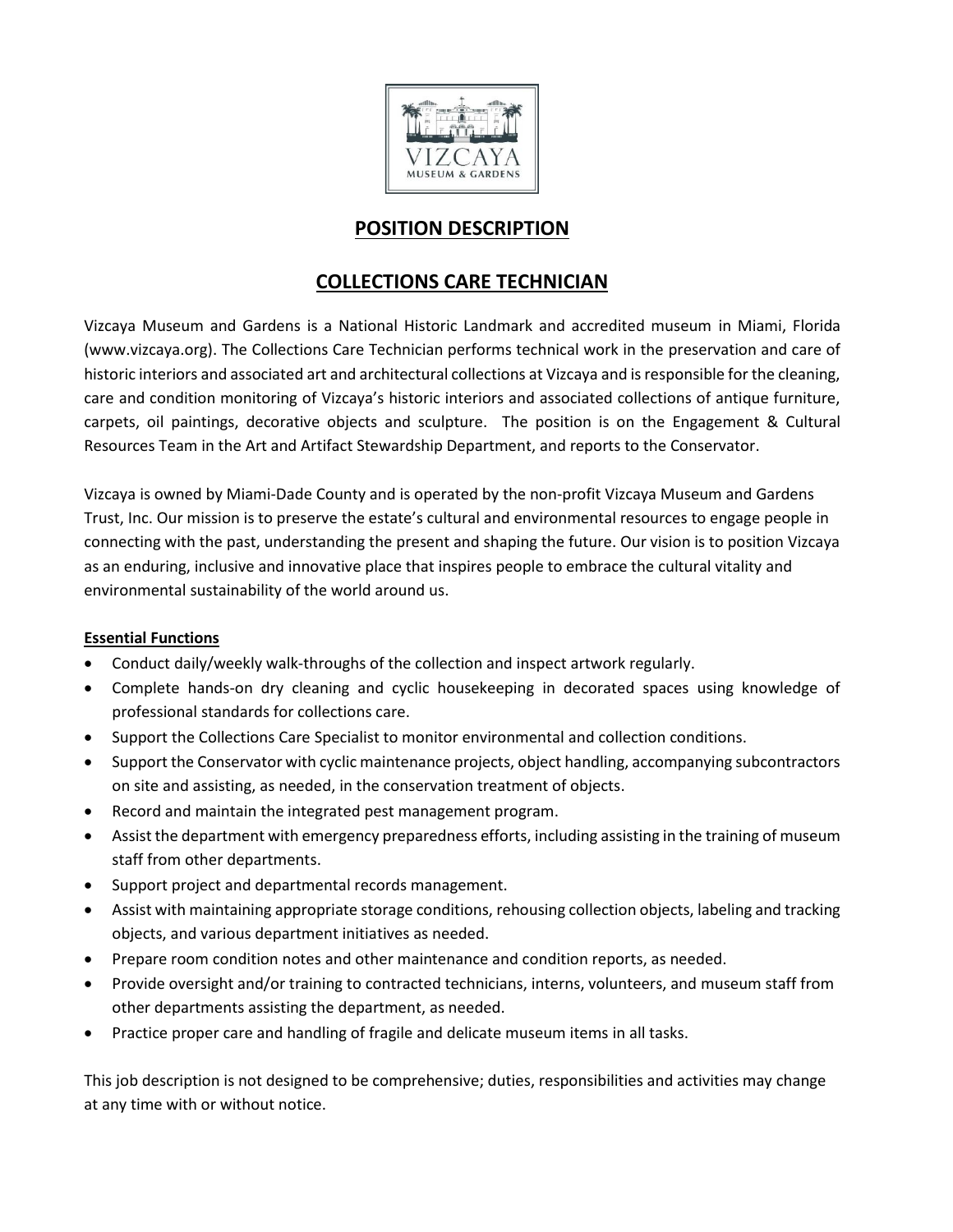### **General Responsibilities**

- Achieve meaningful and timely actions that advance Vizcaya's mission, vision and strategic plan.
- Proactively promote communication, collaboration and customer service.
- Engage in internal committees as appropriate and complete assigned tasks in a timely manner.
- Understand and comply with Vizcaya's policies and procedures.

#### **Position Requirements**

- At least 1 year of experience in collections care or related museum experience.
- Bachelor's degree in museum studies, art history or a related field.
- Deep and current knowledge and ability to apply accepted principles and practices of collections care/preventive conservation.
- Familiarity with current registration practices and cataloging standards.
- English fluency.
- Proficiency with Microsoft Office.

#### **Factors Vizcaya Will Consider When Evaluating Applicants and Determining Compensation**

- Additional relevant work experience, training and education.
- Spanish, Haitian Creole and other language skills.

#### **Compensation**

Vizcaya Museum and Gardens offers competitive compensation with generous paid leave, retirement benefits, and robust medical and other insurance for full-time employees. Salary will be based on the selected candidate's experience and skills. The anticipated compensation is approximately \$42,000 for someone meeting the requirements of the position to approximately \$46,000 for someone exceeding them.

#### **Work Environment/Physical Demands**

The work is performed indoors and outdoors as needed and occasionally at off-site storage facilities; it involves frequent interactions with other staff and outside contractors. There is some exposure to heat, dust, mold and dirt. This job requires the ability to lift 50 pounds and have hand dexterity and body awareness, to stand for long periods of time, to stoop, to reach, to climb, to bend at waist, and to occasionally climb and work off ladders and scaffolding. Vizcaya is a non-smoking environment.

#### **Position Type/Expected Hours of Work/Schedule**

This is a full-time (40 hours per week), exempt position. Periodic evening and weekend work are required.

#### **To Apply**

Please submit a resume and a cover letter expressing your interest in this position to[: HRVizcaya@vizcaya.org.](mailto:HRVizcaya@vizcaya.org) Please reference the position title in the subject line of your email.